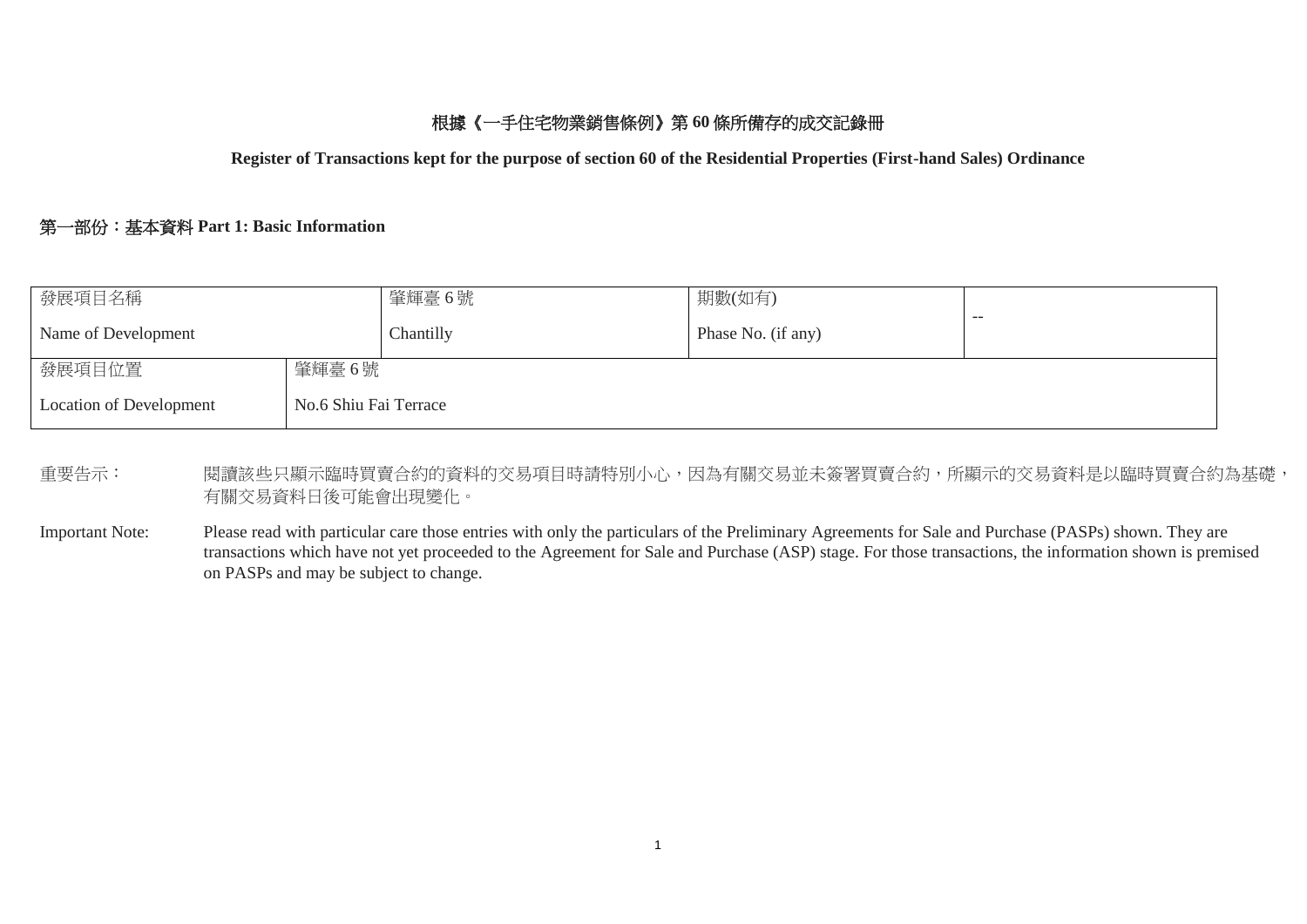# 第二部份:交易資料 Part 2: Information on Transactions

| (A)                                                                      | (B)                                                             | (C)                                                         | (D)                                                                                                                                                           |             |            |                                         | (E)                          | (F)                                                               | (G)                                                                                                                     | (H)                                                                        |
|--------------------------------------------------------------------------|-----------------------------------------------------------------|-------------------------------------------------------------|---------------------------------------------------------------------------------------------------------------------------------------------------------------|-------------|------------|-----------------------------------------|------------------------------|-------------------------------------------------------------------|-------------------------------------------------------------------------------------------------------------------------|----------------------------------------------------------------------------|
| 臨時買賣合<br>約的日期<br>(日-月-年)<br>Date of<br><b>PASP</b><br>$(DD-MM-$<br>YYYY) | 買賣合約<br>的日期<br>(日-月-年)<br>Date of<br>ASP (DD-<br>$MM-$<br>YYYY) | 終止買賣合<br>約的日期<br>(如適用)<br>(日-月-年)<br>Date of<br>termination | 住宅物業的描述(如包括車位,請一併提供有<br>關車位的資料)<br>Description of Residential Property (if parking<br>space is included, please also provide details of<br>the parking space) |             |            |                                         | 成交金額<br>Transaction<br>Price | 售價修改的細<br>節及日期<br>(日-月-年)<br>Details and<br>date (DD-<br>MM-YYYY) | 支付條款<br>Terms of Payment                                                                                                | 買方是賣方的<br>有關連人士<br>The purchaser<br>is a related<br>party to the<br>vendor |
|                                                                          |                                                                 | of ASP (if<br>applicable)<br>$(DD-MM-$<br>YYYY)             | 大廈名稱<br><b>Block Name</b>                                                                                                                                     | 樓層<br>Floor | 單位<br>Unit | 車位(如有)<br>Car-parking<br>space (if any) |                              | of any revision<br>of price                                       |                                                                                                                         |                                                                            |
| 8/10/2014                                                                | 20/10/2014                                                      |                                                             | 肇輝臺6號<br>Chantilly                                                                                                                                            | 9           | B          | C <sub>33</sub>                         | \$88,656,000                 |                                                                   | 價單第1B號<br>Price List no.1B<br>見以下備註<br>See the following remark(s):<br>$7(c)(i)$ , $7(e)(i)$ , $7(h)$ , $7(k)$          |                                                                            |
| 29/10/2014                                                               | 5/11/2014                                                       |                                                             | 肇輝臺6號<br>Chantilly                                                                                                                                            | $\tau$      | B          | C15                                     | \$85,785,000                 |                                                                   | 價單第1C號<br>Price List no.1C<br>見以下備註<br>See the following remark(s):<br>$7(c)(i)$ , $7(e)(i)$ , $7(h)$ , $7(n)$ , $7(p)$ |                                                                            |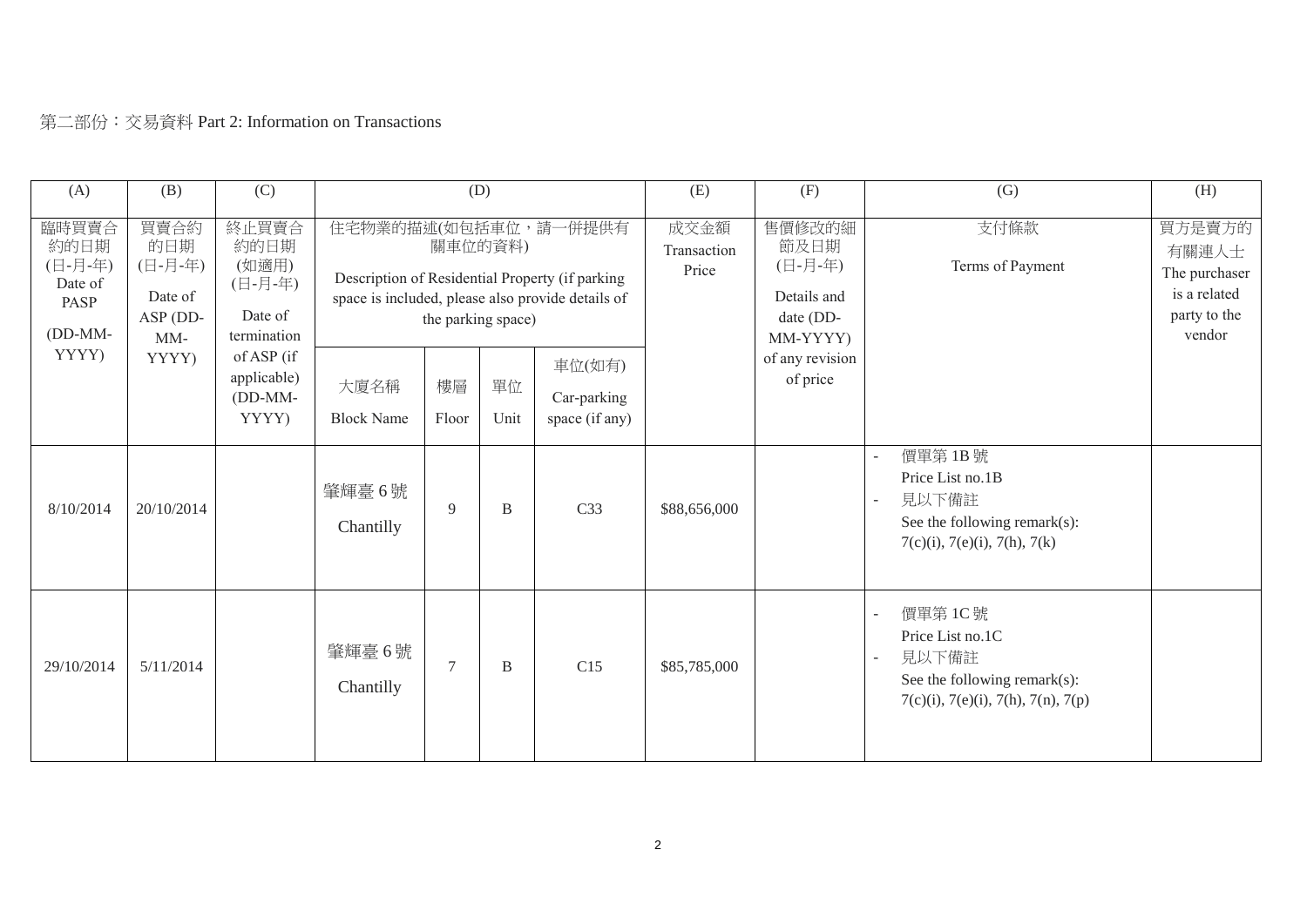| (A)                                                                                                                                       | (B)                                                         | (C)                                                                                                                                                           | (D)                       |             |            |                                         | (E)                                                               | (F)                         | (G)                                                                                                                                                                                    | (H) |
|-------------------------------------------------------------------------------------------------------------------------------------------|-------------------------------------------------------------|---------------------------------------------------------------------------------------------------------------------------------------------------------------|---------------------------|-------------|------------|-----------------------------------------|-------------------------------------------------------------------|-----------------------------|----------------------------------------------------------------------------------------------------------------------------------------------------------------------------------------|-----|
| 臨時買賣合<br>買賣合約<br>約的日期<br>的日期<br>(日-月-年)<br>(日-月-年)<br>Date of<br>Date of<br><b>PASP</b><br>ASP (DD-<br>(DD-MM-<br>$MM-$<br>YYYY)<br>YYYY) | 終止買賣合<br>約的日期<br>(如適用)<br>(日-月-年)<br>Date of<br>termination | 住宅物業的描述(如包括車位,請一併提供有<br>關車位的資料)<br>Description of Residential Property (if parking<br>space is included, please also provide details of<br>the parking space) |                           |             |            | 成交金額<br>Transaction<br>Price            | 售價修改的細<br>節及日期<br>(日-月-年)<br>Details and<br>date (DD-<br>MM-YYYY) | 支付條款<br>Terms of Payment    | 買方是賣方的<br>有關連人士<br>The purchaser<br>is a related<br>party to the<br>vendor                                                                                                             |     |
|                                                                                                                                           |                                                             | of ASP (if<br>applicable)<br>$(DD-MM-$<br>YYYY)                                                                                                               | 大廈名稱<br><b>Block Name</b> | 樓層<br>Floor | 單位<br>Unit | 車位(如有)<br>Car-parking<br>space (if any) |                                                                   | of any revision<br>of price |                                                                                                                                                                                        |     |
| 9/12/2014                                                                                                                                 | 19/12/2014                                                  |                                                                                                                                                               | 肇輝臺6號<br>Chantilly        | 16          | B          | C9, C26                                 | \$127,908,000                                                     |                             | 價單第1D號<br>$\mathbf{r}$<br>Price List no.1D<br>見以下備註<br>$\bar{a}$<br>See the following remark(s):<br>$7(q)(i)$ , $7(r)$ , $7(s)(2)(II)$ , $7(t)$ , $7(u)$                               |     |
| 14/12/2015                                                                                                                                | 24/12/2015                                                  | 8/1/2016                                                                                                                                                      | 肇輝臺6號<br>Chantilly        | 8           | B          | C27                                     | \$92,000,000                                                      |                             | 價單第 1F號<br>$\overline{\phantom{a}}$<br>Price List no.1F<br>見以下備註<br>$\mathbf{r}$<br>See the following remark(s):<br>$7(g)$ , $7(v)(ii)$ , $7(w)$ , $7(x)$ , $7(y)$ , $7(z)$ ,<br>7(aa) |     |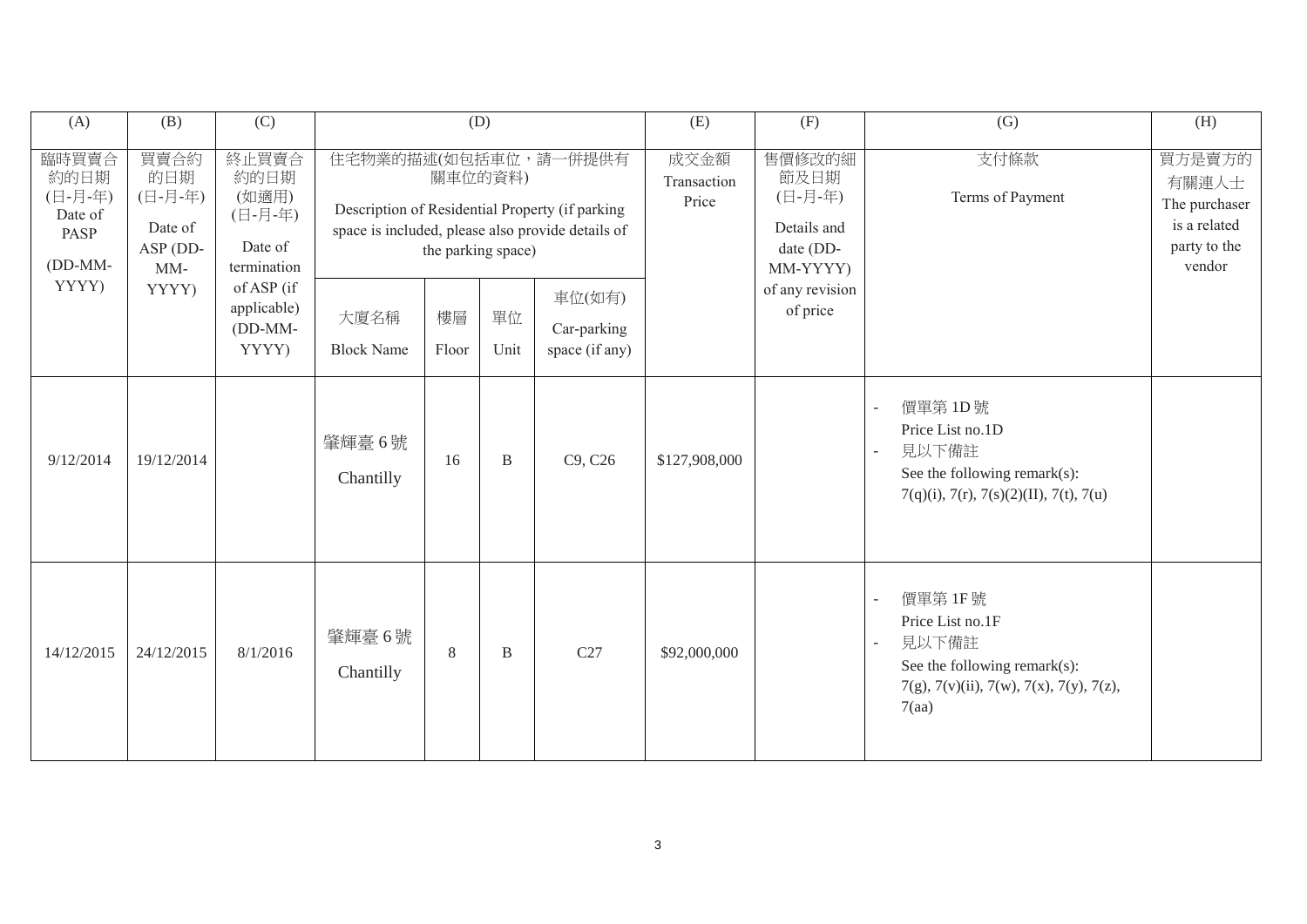# 第三部份:備註 **Part 3: Remarks**

- 1. 關於臨時買賣合約的資料(即(A), (D) , (E) ,(G) 及 (H) 欄)須於擁有人訂立該等臨時買賣合約之後的 24 小時內填入此記錄冊。在擁有人訂立買賣合約之後的 1 個工 作日之内,賣方須在此紀錄冊內記入該合約的日期及在(H)欄所述的交易詳情有任何改動的情況下,須在此紀錄冊中修改有關記項。 Information on the PASPs (i.e. columns (A), (D), (E), (G) and (H)) should be entered into this register within 24 hours after the owner enters into the relevant PASPs. Within 1 working day after the date on which the owner enters into the relevant ASPs, the vendor must enter the date of that agreement in this register and revise the entry in this register if there is any change in the particulars of the transaction mentioned in column (H).
- 2. 如買賣合約於某日期遭終止,賣方須在該日期後的 1 個工作日內, 在此紀錄冊(C)欄記入該日期。 If an ASP is terminated, the vendor must within 1 working day after the date of termination, enter that date in column (C) of this register.
- 3. 如在簽訂臨時買賣合約的日期之後的 5 個工作日內未有簽訂買賣合約,賣方可在該日期之後的第 6 個工作日在(B)欄寫上「簽訂臨時買賣合約後交易再未有進 展」,以符合一手住宅物業銷售條例第 59(2)(c)條的要求。 If the PASP does not proceed to ASP within 5 working days after the date on which the PASP is entered into, in order to fulfill the requirement under section 59(2)(c) of the Residential Properties (First-hand Sales) Ordinance, the vendor may state "the PSAP has not proceeded further" in column (B) on the sixth working day after that date.
- 4. 在住宅物業的售價根據一手住宅物業銷售條例第 35(2)條修改的日期之後的 1 個工作日之內,賣方須將有關細節及該日期記入此紀錄冊(F)欄。 Within 1 working day after the date on which the price of a residential property is revised under section 35(2) of the Residential Properties (First-hand Sales) Ordinance, the vendor must enter the details and that date in column (F) of this register.
- 5. 賣方須一直提供此記錄冊,直至發展項目中的每一住宅物業的首份轉讓契均已於土地註冊處註冊的首日完結。 The vendor should maintain this Register until the first day on which the first assignment of each residential property in the development has been registered in the Land Registry.
- 6. 本記錄冊會在(H)欄以"√"標示買方是賣方的有關連人士的交易。如有以下情況,某人即屬賣方的有關連人士 -
	- (a) 該賣方屬法團,而該人是
		- (i) 該賣方的董事,或該董事的父母、配偶或子女;
		- (ii) 該賣方的經理;
		- (iii) 上述董事、父母、配偶、子女或經理屬其董事或股東的私人公司;
		- (iv) 該賣方的有聯繫法團或控權公司;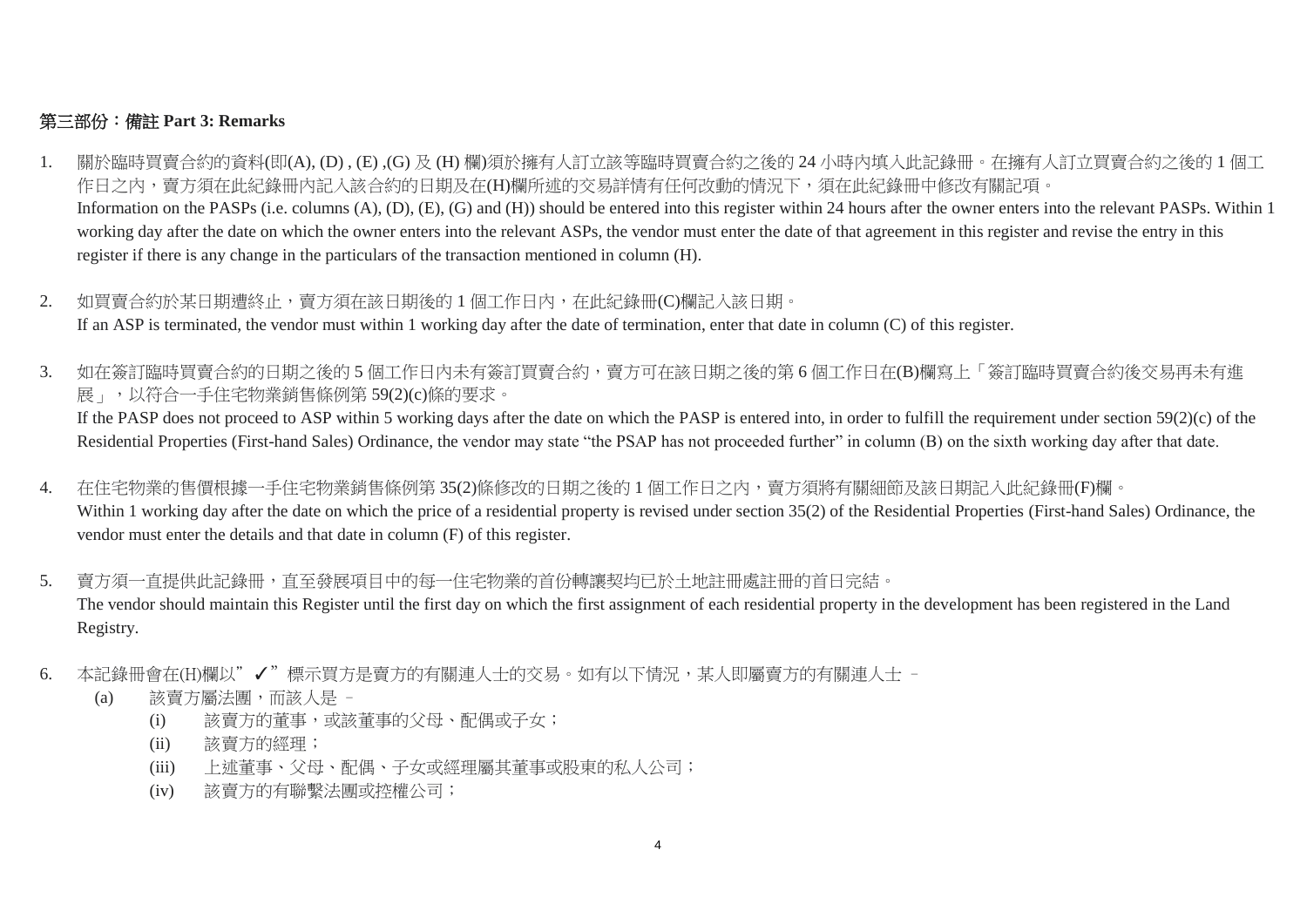- (v) 上述有聯繫法團或控權公司的董事,或該董事的父母、配偶或子女;或
- (vi) 上述有聯繫法團或控權公司的經理;
- (b) 該賣方屬個人,而該人是
	- (i) 該賣方的父母、配偶或子女;或
	- (ii) 上述父母、配偶或子女屬其董事或股東的私人公司; 或

# (c) 該賣方屬合夥,而該人是–

- (i) 該賣方的合夥人,或該合夥人的父母、配偶或子女;或
- (ii) 其董事或股東為上述合夥人、父母、配偶或子女的私人公司。

The transactions in which the purchaser is a related party to the vendor will be marked with " $\checkmark$ " in column (H) in this register. A person is a related party to a vendor if –

- (a) where that vendor is a corporation, the person is
	- (i) a director of that vendor, or a parent, spouse or child of such a director;
	- (ii) a manager of that vendor;
	- (iii) a private company of which such a director, parent, spouse, child or manager is a director or shareholder;
	- (iv) an associate corporation or holding company of that vendor;
	- (v) a director of such an associate corporation or holding company, or a parent, spouse or child of such a director; or
	- (vi) a manager of such an associate corporation or holding company;
- (b) where that vendor is an individual, the person is
	- (i) a parent, spouse or child of that vendor; or
	- (ii) a private company of which such a parent, spouse or child is a director or shareholder; or
- (c) where that vendor is a partnership, the person is
	- (i) a partner of that vendor, or a parent, spouse or child of such a partner; or
	- (ii) a private company of which such a partner, parent, spouse, child is a director or shareholder.

# 7. (a) (G)欄所指的支付條款包括售價的任何折扣,及就該項購買而連帶的贈品、財務優惠或利益。

For column (G), the terms of payment include any discount on the price, and any gift, or any financial advantage or benefit, made available in connection with the purchase.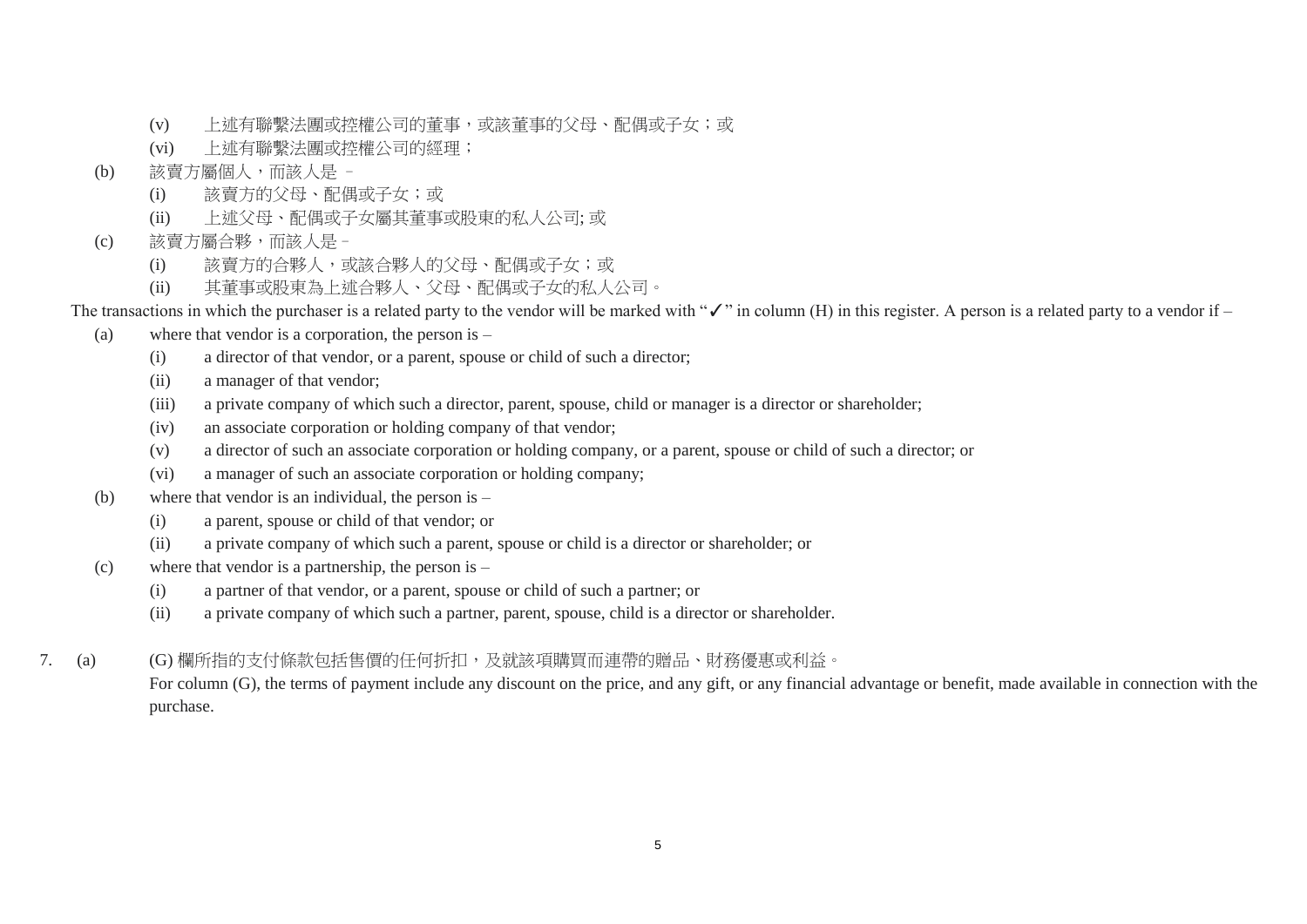(b) 於本備註 7 內,「售價」指相關價單第二部份表中所列之價目,而「相關價單」指有關住宅物業之價單,該價單在(G)欄列出。「成交金額」指臨時 買賣合約及買賣合約所載之價目(即因應不同支付條款及/或折扣按售價計算得出之價目)。因應不同支付條款及/或折扣按售價計算得出之價目,皆 以四捨五入方式換算至千位數 (而按價單第 1F 號計算者,則以進位到最接近的萬位數) 作為成交金額。

In this Remark 7, "Price" means the price set out in the schedule in Part 2 of the price list concerned, and "price list concerned" means the price list in relation to the residential property concerned, which said price list is set out in column (G). "Transaction Price" means the purchase price set out in the preliminary agreement for sale and purchase and the agreement for sale and purchase, i.e. the purchase price after applying the relevant terms of payment and/or applicable discount(s) on the Price. The price obtained after applying the relevant terms of payment and/or applicable discount(s) on the Price will be rounded to the nearest thousand (i.e. if the hundredth digit of the price obtained is 5 or above, rounded up to the nearest thousand or if the hundredth digit of the price obtained is 4 or below, rounded down to the nearest thousand) (for calculation under Price List no.1F, to be rounded up to the nearest ten thousand) to determine the Transaction Price.

(c) (i) 相關價單中支付條款(A) 150 天現金優惠付款 -照售價減 3%

Terms of Payment (A) under the price list concerned - 150-days Cash Payment - 3% discount from Price

- (ii) 相關價單中支付條款(B) 365 天現金優惠付款 照售價減 2% Terms of Payment (B) under the price list concerned - 365-days Cash Payment - 2% discount from Price
- (d) 於 2014 年 8 月 10 日(包括當日)或之前簽署臨時買賣合約之首兩名買方,可獲額外售價 2%的折扣優惠。 Each of the first two purchasers who sign the preliminary agreement for sale and purchase on or before 10th August 2014 shall be entitled to an offer of an extra 2% discount of the Price.
- (e) 「印花稅津貼」優惠 "Stamp Duty Subsidy" Benefit
	- (i) 如買方屬香港永久性居民,或如買方由多於一人組成時,組成買方之所有人均為香港永久性居民或為組成買方又屬香港永久性居民之任何一人 之近親(即配偶、父母、子女、兄弟或姊妹),買方可獲得該物業在扣除 7(d)或 7(k) 或 7(n)及 7(c)之折扣(如有)後之價目之 8.5%之折扣優惠。 Where the purchaser is an HKPR, or where the purchaser comprises more than one person, each of them is either an HKPR or a close relative (i.e. spouse, parent, child, brother or sister) of any person constituting the Purchaser who is an HKPR, the purchaser shall be entitled to a discount which is equivalent to 8.5% of the price of the property after deduction of all discounts (if any) under 7(d) or 7(k) or 7(n) and 7(c).
	- (ii) 如屬任何其他 7(e)(i)以外的情況,買方可獲得有關單位在扣除 7(d)或 7(k) 或 7(n)及 7(c)之折扣(如有)後之價目之 15%之折扣優惠。 In any case other than 7(e)(i), the purchaser shall be entitled to a discount which is equivalent to 15% of the price of the property after deduction of all discounts (if any) under  $7(d)$  or  $7(k)$  or  $7(n)$  and  $7(c)$ .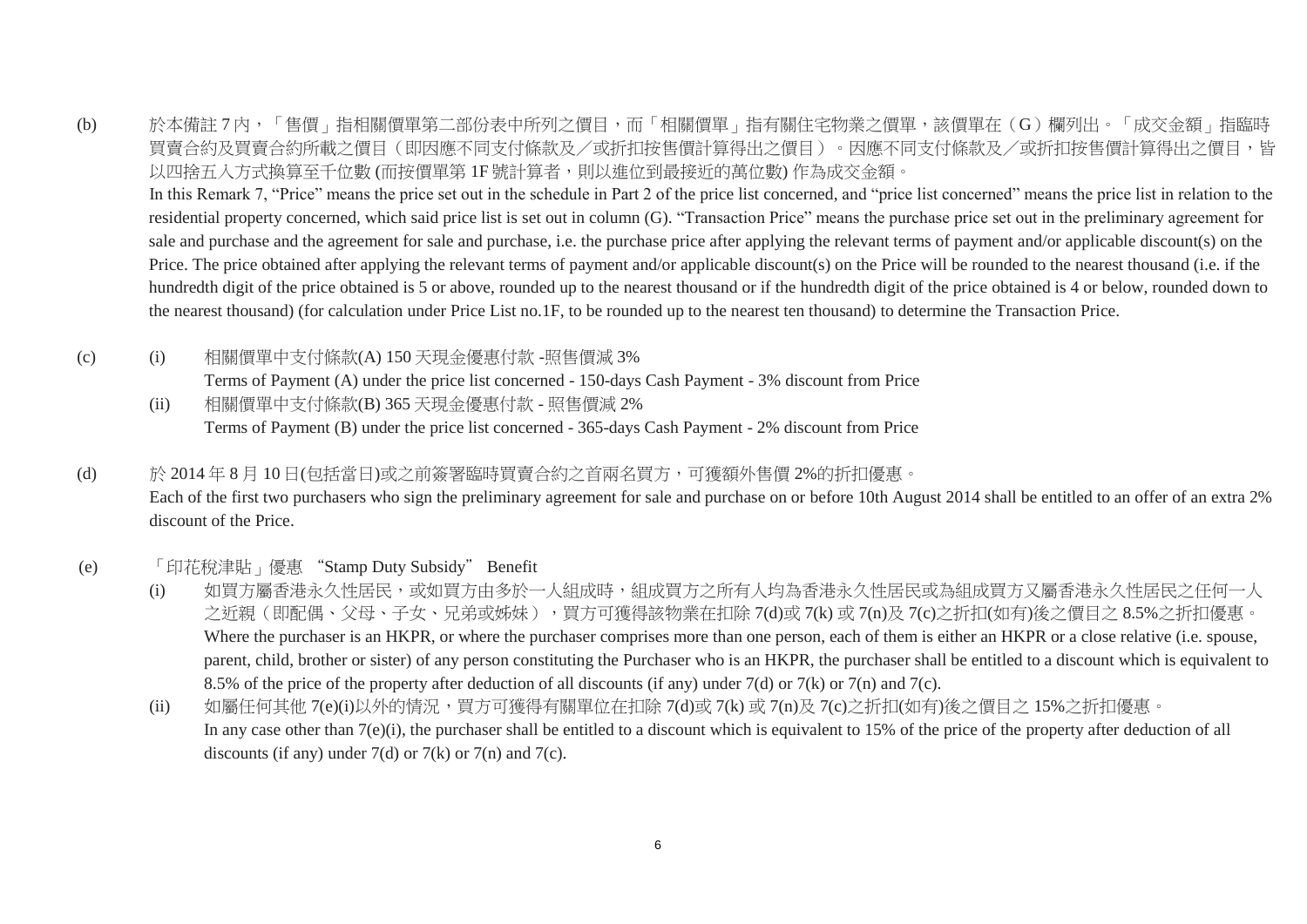(f) 於 2014 年 8 月 10 日(包括當日)或之前簽署臨時買賣合約之首兩名買方,有權以折扣價港幣 800,000.00 購買不多於一個賣方以下指定之住宅車位:C9, C15, C16 及 C35 。一切關於住宅車位銷售之事宜,如有爭議,以賣方最終決定為準。

Each of the first two purchasers who sign the preliminary agreement for sale and purchase on or before 10th August 2014 shall have an option for purchase of not more than one residential parking space designated by the vendor as below at a discount price of HK\$800,000.00: C9, C15, C16 and C35. In case of any dispute related to the sale of residential parking spaces, the vendor's decision shall be final.

上述買方須於簽訂該物業的臨時買賣合約的同時決定是否行使以上述折扣價購買上述住宅車位的權利。如上述買方決定不行使以上述折扣價購買上述住 宅車位的權利,在簽署該物業的臨時買賣合約之後,該權利將會自動失效,買方不會為此獲得任何補償。一切關於住宅車位銷售之事宜,如有爭議,以 賣方最終決定為準。

 The said Purchaser shall decide whether to exercise the option for purchase of the said residential parking space at the said discount price upon signing of the preliminary agreement for sale and purchase of the Property. If the said Purchaser does not opt to exercise the option for purchase of the said residential parking space at the said discount price, the said option shall lapse after the preliminary agreement for sale and purchase of the Property is signed and the said Purchaser shall not be entitled to any compensation therefor. In case of any dispute related to the sale of residential parking spaces, the Vendor's decision shall be final.

(g) 購買 8 樓 B 單位或 11 樓 A 單位之買家,可於買賣完成時獲贈該單位內現有之傢俱與配備(受相關文件條款及條件限制,該等條款及條件包括但不限於 賣方或其代表不會就傢俱與配備作出任何保證,包括對其狀況,品質或效能的保證或提供任何保養),傢俱與配備將於成交日以"現狀"交予買方。 Purchaser of Flat B on 8/F or Flat A on 11/F shall receive the furniture and chattels currently displayed at the unit on completion of the sale and purchase as gifts (subject to the terms and conditions of the relevant documentation, which said terms and conditions including (without limitation) the followings : No warranty or representation whatsoever is given by the vendor or any person on behalf of the vendor in any respect as regards the furniture and chattels or any of them. In particular, no warranty or representation whatsoever is given as to the physical condition and state, quality or fitness of any of the furniture and chattels or as to whether any of the furniture and chattels are or will be in working condition or whether any warranty of the furniture and chattels is provided). The furniture and chattels will be delivered to purchaser upon completion on an "as is" condition.

## (h) HK\$2,500,000 傢俬現金津貼 HK\$2,500,000 Furniture Cash Allowance

該物業的買方可以獲得由賣方發放之港幣 HK\$2,500,000 的傢俬現金津貼。該現金津貼會於買方付清成交金額全數和所有其他交易款項及根據買賣合約 完成交易後受約於三十天內發出給予買方。

The Purchaser of the Property is entitled to receive a furniture cash allowance of HK\$2,500,000 given by the Vendor. The Vendor will pay the cash allowance to the purchaser within 30 days after the Purchaser shall have settled the full amount of Transaction Price and all other charges payable upon completion and shall have completed the purchase according to the agreement for sale and purchase.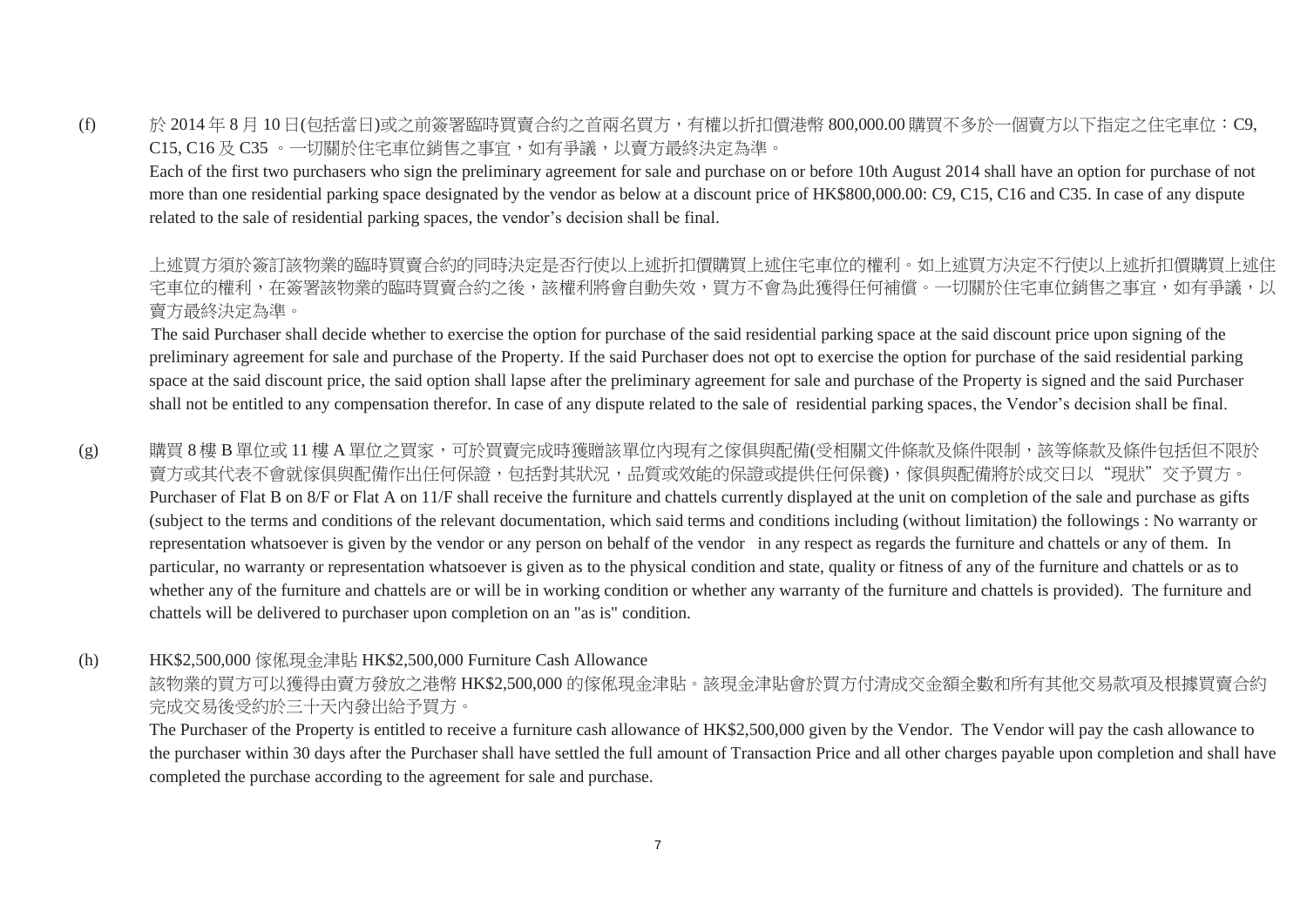(i) 空白 Blank

(j) 買方可享以下備用第二按揭貸款 Standby Second Mortgage loan is available to the Purchaser

「備用第二按揭」貸款條款 Terms for "Standby Second Mortgage"

買方可向賣方指定銀行("第一按揭銀主")申請第一按揭貸款,並同時受約於取得第一按揭銀主的書面同意的前提下,向賣方相聯公司("二按銀主") 申請 最高達成交金額 20%之第二按揭貸款, 惟買方必需遵守下列第二按揭條款:

The Purchaser can apply for a first mortgage with the Vendor's designated bank ("First Mortgagee") and can, subject to the First Mortgagee's written consent, apply for a second mortgage loan of an amount of up to 20% of the Transaction Price from associated company of the Vendor ("Second Mortgagee") subject to the following conditions of the second mortgage:

1) 買方必須於申請該第二按揭貸款不少於 60 天前以書面通知賣方或其相聯公司。

The Purchaser shall serve a written notice to the Second Mortgagee not less than 60 days before making such application to the Second Mortgagee for the second mortgage loan.

- 2) 買方須先獲取第一按揭銀主書面同意該物業作第二按揭,並能出示足夠文件證明第一及第二按揭之每月總還款額不超過其每月總收入之一半。 The Purchaser shall have obtained the prior written consent of the First Mortgagee to the creation of the second mortgage and shall provide satisfactory documents to prove that the total amount of monthly repayment of both the first and second mortgages shall not be greater than 50% of the Purchaser's monthly income.
- 3) 第二按揭貸款的年期不可長於第一按揭貸款之年期,並以 20年為上限。

The term of the second mortgage loan shall not be longer than the term of the first mortgage loan and in any event shall not exceed 20 years.

4) 第二按揭貸款的利率以「香港上海滙豐銀行有限公司不時變更之最優惠利率」加百分之一計算。

The interest rate of the second mortgage loan shall be calculated at 1% above the best lending rate as quoted by The Hongkong and Shanghai Banking Corporation Limited from time to time.

5) 不設免供免息。

No deferred payment schedule for principal repayment and no interest free period.

6) 所有第二按揭之法律文件必須由賣方的指定律師行代表二按銀主辦理,並由買方負責有關律師費用及雜費。買方應就第二按揭及其涉及的印花稅問 題(如有)尋求獨立法律意見。

All legal documents of the second mortgage shall be prepared and handled by the Vendor's designated solicitors who act for the Second Mortgage and all the costs and disbursements relating thereto shall be borne by the Purchaser. The Purchaser is advised to seek independent legal advice thereon including the stamp duty issue, if any.

7) 賣方保留批核第二按揭貸款之權利。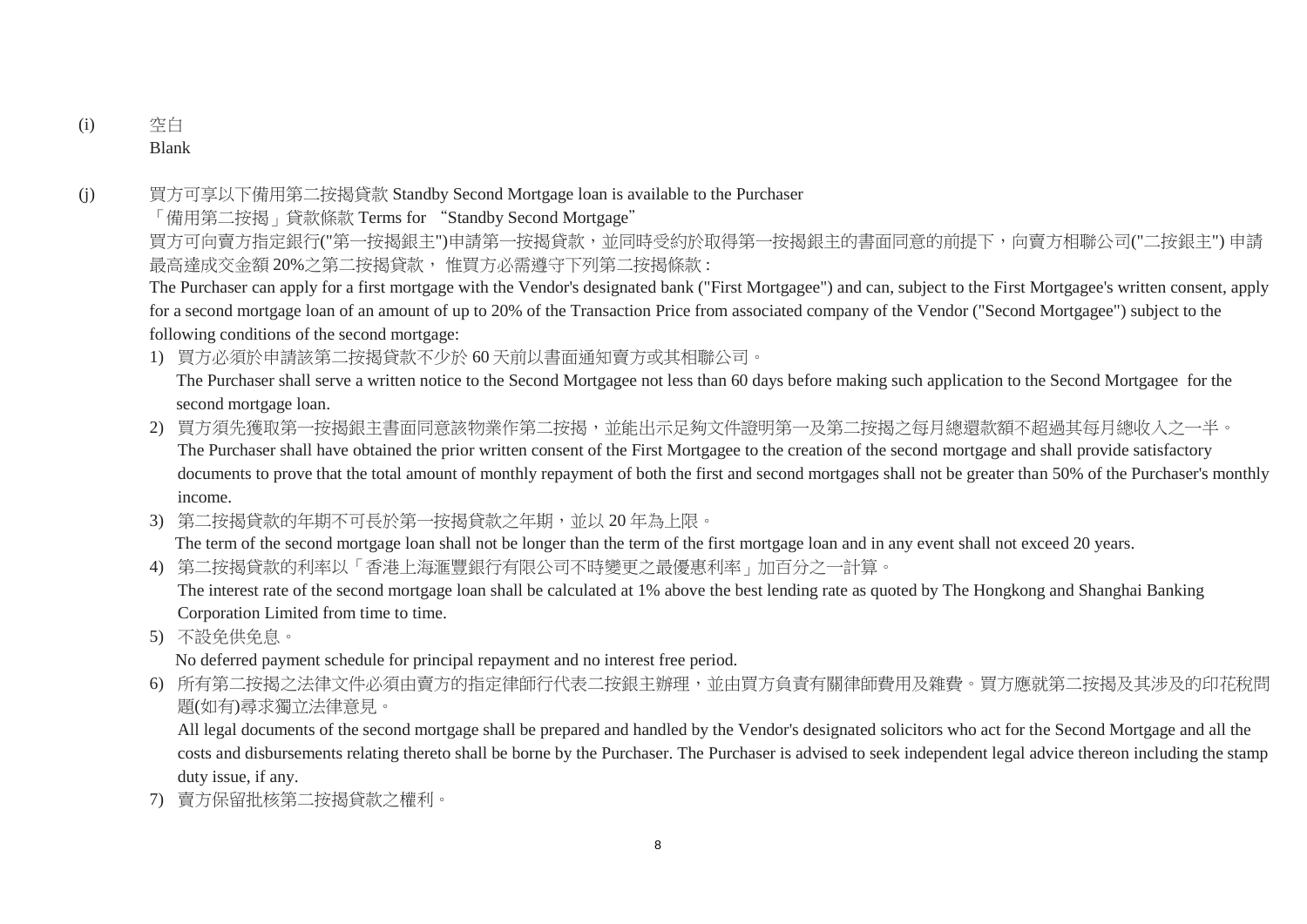The Vendor reserves the right to decide whether or not to approve the second mortgage loan.

- (k) 於 2014 年 10 月 22 日(包括當日)或之前簽署臨時買賣合約之首兩名買方,可獲額外售價 2%的折扣優惠。 Each of the first two purchasers who sign the preliminary agreement for sale and purchase on or before 22th October 2014 shall be entitled to an offer of an extra 2% discount of the Price.
- (l) 空白 Blank
- (m) 於 2014 年 10 月 22 日(包括當日)或之前簽署臨時買賣合約之首兩名買方,有權以折扣價港幣 800,000.00 購買不多於一個賣方以下指定之住宅車位: C9, C15 及 C16。

 Each of the first two Purchasers who sign the preliminary agreement for sale and purchase on or before 22th October 2014 shall have an option for purchase of not more than one residential parking space designated by the Vendor as below at a discount price of HK\$800,000.00: C9, C15 and C16.

上述買方須於簽訂該物業的臨時買賣合約的同時決定是否行使以上述折扣價購買上述住宅車位的權利。如上述買方決定不行使以上述折扣價購買上述住 字車位的權利,在簽署該物業的臨時買賣合約之後,該權利將會自動失效,買方不會為此獲得任何補償。一切關於住宅車位銷售之事宜,如有爭議,以 賣方最終決定為準。

 The said Purchaser shall decide whether to exercise the option for purchase of the said residential parking space at the said discount price upon signing of the preliminary agreement for sale and purchase of the Property. If the said Purchaser does not opt to exercise the option for purchase of the said residential parking space at the said discount price, the said option shall lapse after the preliminary agreement for sale and purchase of the Property is signed and the said Purchaser shall not be entitled to any compensation therefor. In case of any dispute related to the sale of residential parking spaces, the Vendor's decision shall be final.

(n) 於 2014 年 12 月 31 日(包括當日)或之前簽署臨時買賣合約之首兩名買方,可獲額外售價 2%的折扣優惠。

Each of the first two purchasers who sign the preliminary agreement for sale and purchase on or before 31st December 2014 shall be entitled to an offer of an extra 2% discount of the Price.

(o) 空白 Blank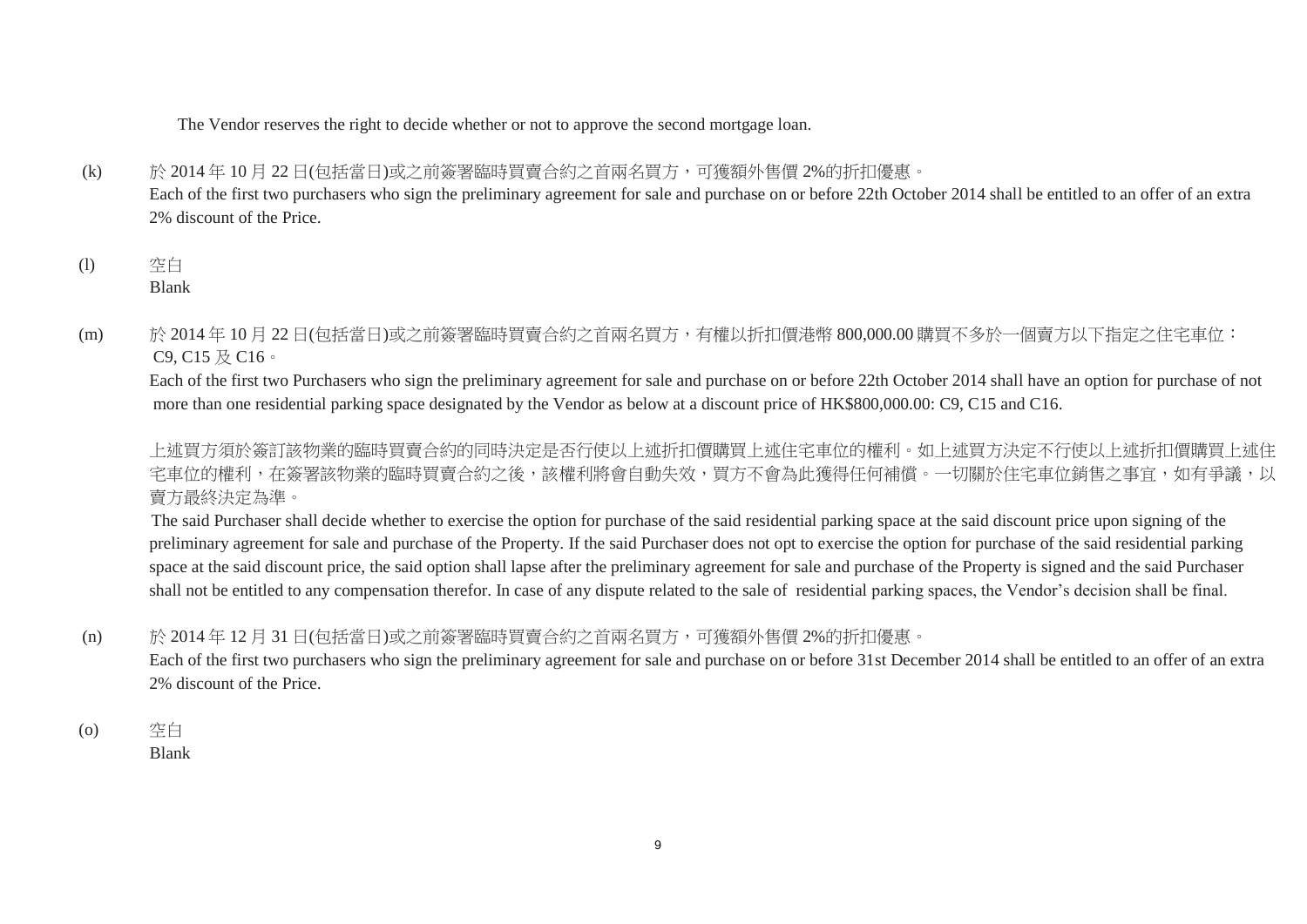(p) 於 2014 年 12 月 31 日(包括當日)或之前簽署臨時買賣合約之首兩名買方,有權以折扣價港幣 800,000.00 購買不多於一個賣方以下指定之住宅車位: C9, C15 及 C16。

 Each of the first two Purchasers who sign the preliminary agreement for sale and purchase on or before 31st December 2014 shall have an option for purchase of not more than one residential parking space designated by the Vendor as below at a discount price of HK\$800,000.00: C9, C15 and C16.

上述買方須於簽訂該物業的臨時買賣合約的同時決定是否行使以上述折扣價購買上述住宅車位的權利。如上述買方決定不行使以上述折扣價購買上述住 宅車位的權利,在簽署該物業的臨時買賣合約之後,該權利將會自動失效,買方不會為此獲得任何補償。一切關於住宅車位銷售之事宜,如有爭議,以 賣方最終決定為準。

 The said Purchaser shall decide whether to exercise the option for purchase of the said residential parking space at the said discount price upon signing of the preliminary agreement for sale and purchase of the Property. If the said Purchaser does not opt to exercise the option for purchase of the said residential parking space at the said discount price, the said option shall lapse after the preliminary agreement for sale and purchase of the Property is signed and the said Purchaser shall not be entitled to any compensation therefor. In case of any dispute related to the sale of residential parking spaces, the Vendor's decision shall be final.

- (q) (i) 相關價單中支付條款(A) 100 天現金優惠付款 -照售價減 3% Terms of Payment (A) under the price list concerned - 100-days Cash Payment - 3% discount from Price
	- (ii) 相關價單中支付條款(B) 180 天現金優惠付款 照售價減 2% Terms of Payment (B) under the price list concerned – 180-days Cash Payment - 2% discount from Price
- (r) 按價單第 1D 號於 2014 年 12 月 31 日當日或之前簽署臨時買賣合約之首名買方,可獲額外售價 2%的折扣優惠。 The first Purchaser who signs the preliminary agreement for sale and purchase on or before 31st December 2014 pursuant to price list no.1D shall be entitled to an offer of an extra 2% discount from Price.
- (s) 「印花稅津貼」 "Stamp Duty Subsidy"
	- (1) 適用於購買所有單位之買方 (購買 16 樓 B 單位之買方除外) Applicable to Purchaser of all units (except Purchaser of Unit B on 16th Floor) 買方可獲得該物業在扣除上述 7(q)及 7(r)之折扣(如有)後之價目之 8.5%之折扣優惠。 Purchaser shall be entitled to a discount which is equivalent to 8.5% from the price of the Property after deduction of all discounts (if any) under 7(q) and 7(r) above.
	- (2) 適用於購買 16 樓 B 單位之買方 Applicable to the Purchaser of Unit B on 16th Floor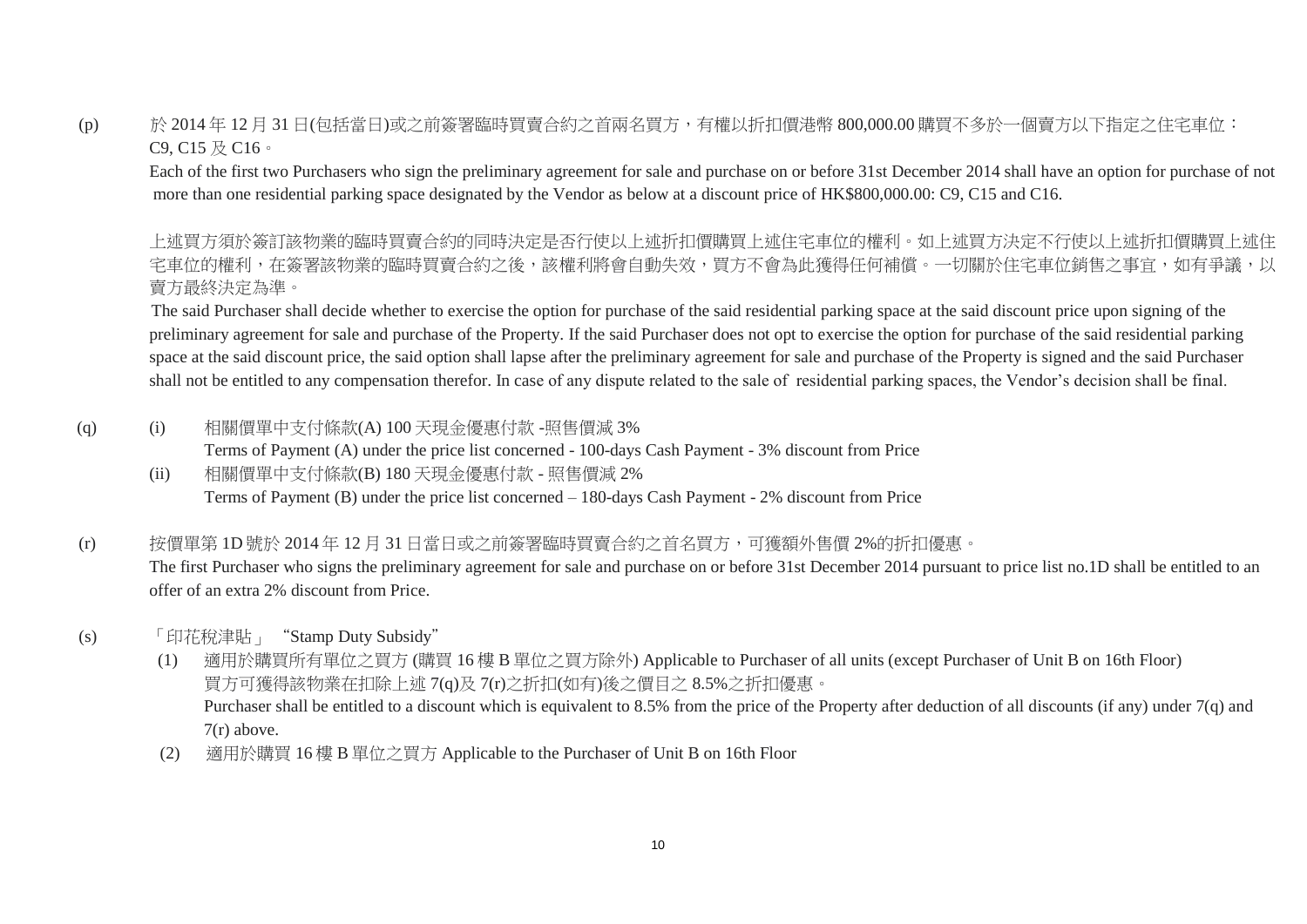(I) 如買方屬香港永久性居民,或如買方由多於一人組成時,組成買方之所有人均為香港永久性居民或為組成買方又屬香港永久性居民之任 何一人之近親(即配偶、父母、子女、兄弟或姊妹),買方可獲得該物業在扣除上述 7(q)及 7(r)之折扣(如有)後之價目之 8.5%之折扣優 惠。

Where Purchaser is a HKPR, or where the Purchaser comprises more than one person, each of them is either an HKPR or a close relative (i.e. spouse, parent, child, brother or sister) of any person constituting Purchaser who is a HKPR, Purchaser shall be entitled to a discount which is equivalent to 8.5% from the price of the Property after deduction of all discounts (if any) under 7(q) and 7(r) above.

(II) 如屬任何其他 7(s)(2)(I)以外的情況,買方可獲得該物業在扣除上述 7(q)及 7(r)之折扣(如有)後之價目之 23.5%之折扣優惠。 In any case other than  $7(s)(2)(I)$ , the Purchaser shall be entitled to a discount which is equivalent to 23.5% from the price of the Property after deduction of all discounts (if any) under  $7(q)$  and  $7(r)$  above.

### (t) 贈送車位 Car Park Gift

購買 16 樓 B 單位之買方可以免費獲贈發展項目的下列兩個指定住宅車位(C9 車位之估計價值約為 HK\$2,000,000 及 C26 車位之估計價值約為 HK\$2,000,000): C9 及 C26

Purchaser of Unit B on 16th Floor is entitled to the following two designated residential car parking spaces of the development free of charge (the estimated value of car parking space C9 is approximately HK\$2,000,000 and the estimated value of car parking space C26 is approximately HK\$2,000,000): C9 and C26

#### (u) 傢俬現金津貼 Furniture Cash Allowance

購買 16 樓 B 單位之買方可以獲得由賣方發放之港幣 HK\$3,000,000 的傢俬現金津貼。該現金津貼會於買方付清成交金額全數和所有其他交易款項及根 據買賣合約完成交易後的三十天內發給買方。

Purchaser of Unit B on 16th Floor is entitled to receive a furniture cash allowance of HK\$3,000,000 given by vendor. Vendor will pay the cash allowance to Purchaser within 30 days after Purchaser shall have settled the full amount of Transaction Price and all other charges payable upon completion and shall have completed the purchase according to the agreement for sale and purchase.

(v) (i) 相關價單中支付條款(A1) 100 天現金付款 -照售價減 3%

Terms of Payment (A1) under the price list concerned - 100-day Cash Payment - 3% discount from Price

- (ii) 相關價單中支付條款(A2) 100 天靈活現金付款 -照售價減 3% (只適用於 2015 年 12 月 31 日(包括當日)或之前購買 8 樓 B 單位之買方) Terms of Payment (A2) under the price list concerned - 100-day Flexible Cash Payment - 3% discount from Price (Only applicable to the purchaser of Unit B on  $8<sup>th</sup>$  Floor who signs the preliminary agreement for sale and purchase on or before 31<sup>st</sup> December 2015)
- (iii) 相關價單中支付條款(B) 120 天現金付款 -照售價減 2% Terms of Payment (B) under the price list concerned - 120-day Cash Payment - 2% discount from Price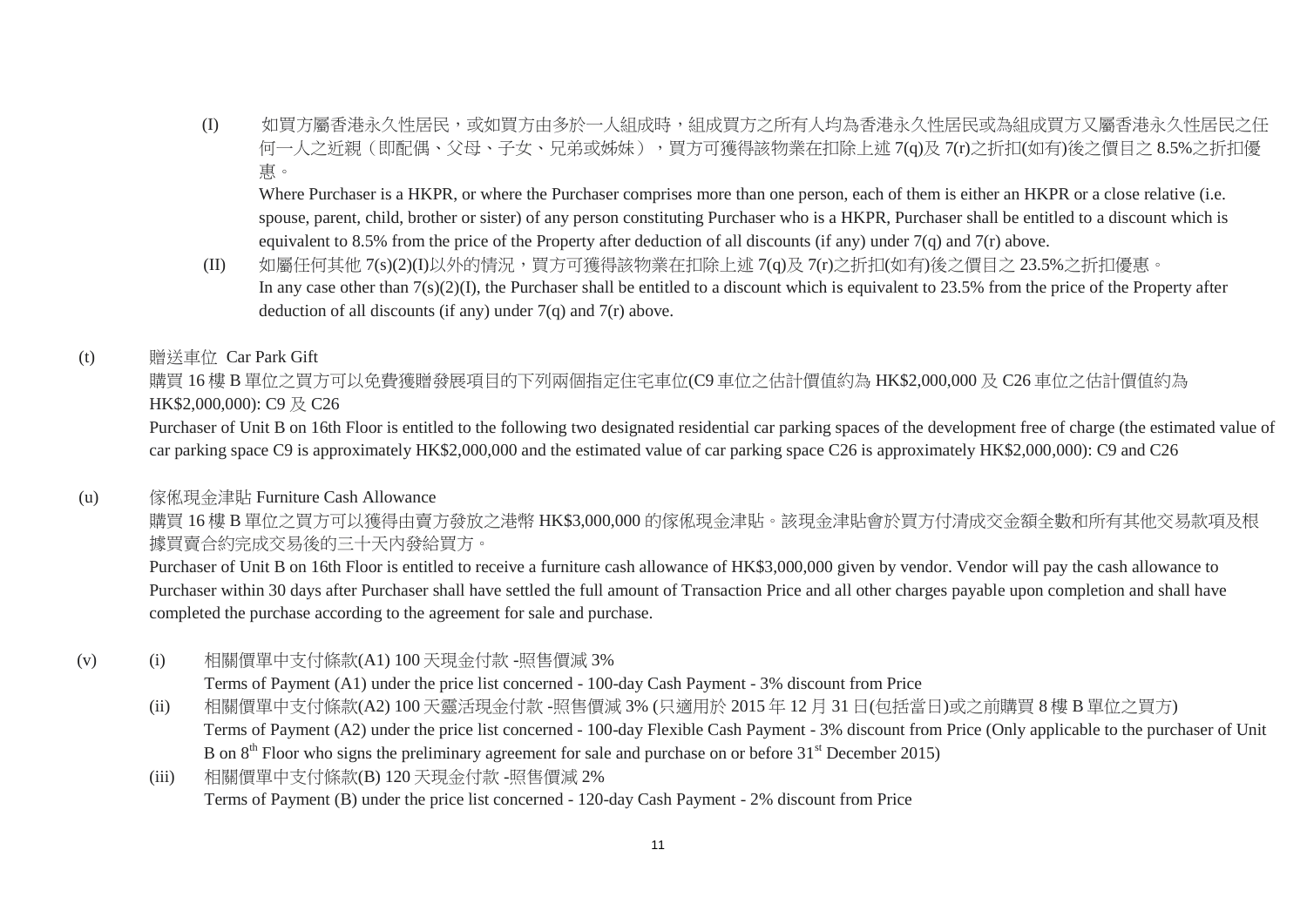- (iv) 相關價單中支付條款(C) 180 天現金付款 -照售價 Terms of Payment (C) under the price list concerned - 180-day Cash Payment – according to Price
- (w) 「從價印花稅津貼」 "Ad Valorem Stamp Duty Subsidy" 買方購買相關價單中之住宅物業可照售價獲額外 4.25%折扣。 An extra discount of 4.25% on the Price would be offered to the purchaser of a residential property in the price list concerned.

#### (x) 「特別折扣」(只適用於購買 8 樓 B 單位之買方)

"Special Discount" (only applicable to the purchaser of Unit B on 8th Floor) 買方於 2015 年 12 月 31 日(包括當日)或之前簽署臨時買賣合約,可照售價獲額外 11.25%的折扣優惠。 An extra discount of 11.25% of the Price would be given to purchaser who signs the preliminary agreement for sale and purchase on or before 31st December 2015 (inclusive of such day).

## (y) 車位優惠 Car Park Offer

於 2015 年 12 月 31 日 (包括當日) 或之前購買 8 樓 B 單位之買方可以折扣價港幣 800,000 購買該發展項目的下列指定住宅車位: C27 (C27 車位之估計價 值約為 HK\$2,000,000)。

Purchaser of Unit B on 8th Floor who signs the preliminary agreement for sale and purchase on or before 31st December 2015 (inclusive of such day) shall have an option to purchase the following designated residential car parking space of the Development at a discount price of HK\$800,000: C27 (the estimated value of car parking space C27 is approximately HK\$2,000,000).

(z) 「成交金額 80%第一按揭」 "First Mortgage for 80% of the Transaction Price"

只適用於 2015 年 12 月 31 日 (包括當日) 或之前購買 8 樓 B 單位並選用相關價單中(4)(i)(A2)「100 天靈活現金付款」的支付條款之買方 Only applicable to the purchaser of Unit B on 8th Floor who signs the preliminary agreement for sale and purchase on or before 31st December 2015 (inclusive of such day) and who elects to use "100-day Flexible Cash Payment" under (4)(i)(A2) of the price list concerned as the terms of payment

### 買方可向寶力有限公司(「賣方指定放債人」)申請第一按揭貸款,主要條款如下:

The purchaser may apply for the first mortgage loan from Polynice Limited ("Vendor's Designated Lender") with the following principal conditions:

(1) 買方必須於付清成交金額餘額之日起計最少 60 日前以指定的申請書向賣方指定放債人申請第一按揭貸款。 The purchaser shall by prescribed form apply to the Vendor's Designated Lender for first mortgage loan; not less than 60 days before the due date of payment of the balance of the Transaction Price.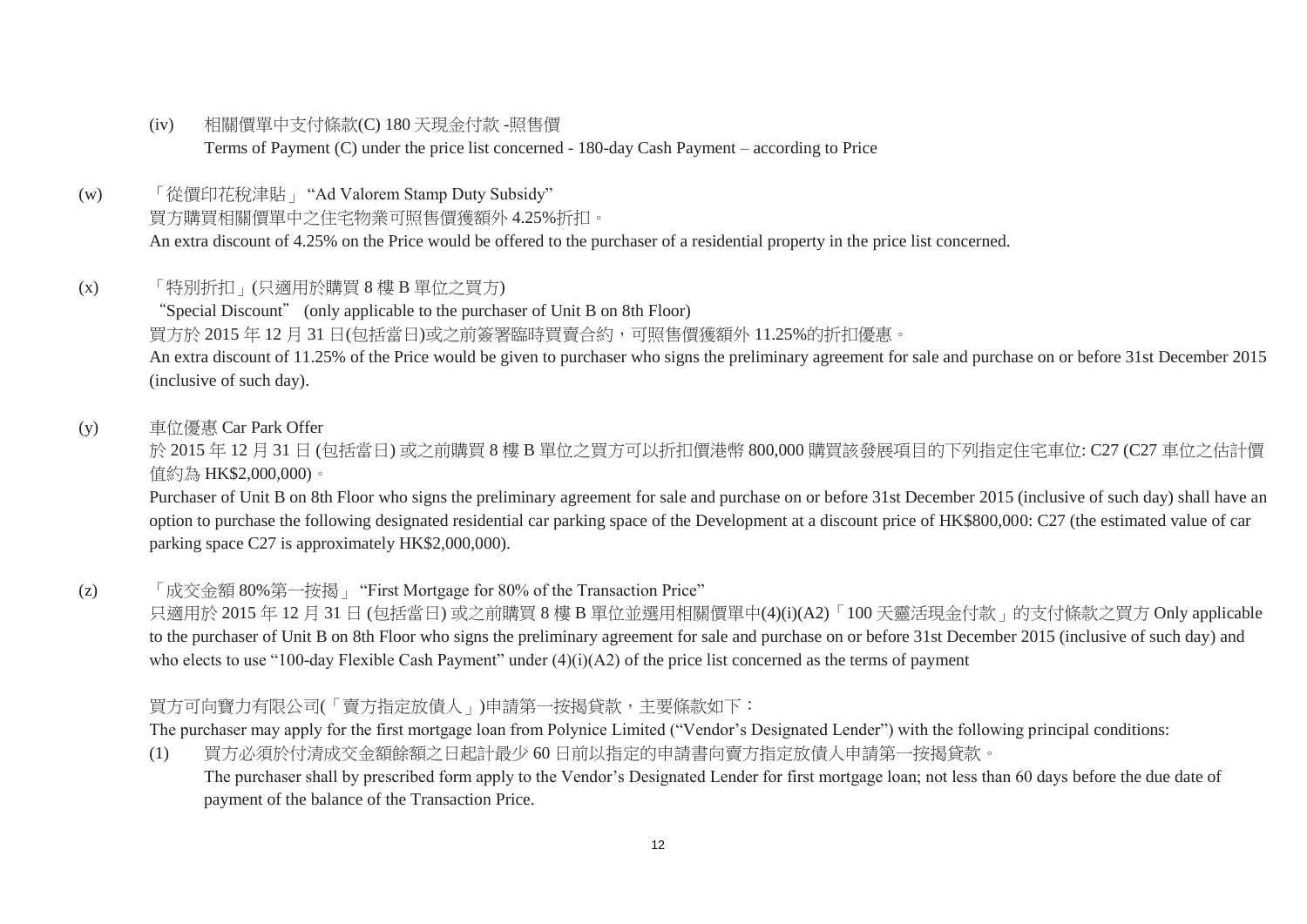- (2) 第一按揭貸款首 36 個月豁免利息,期後之按揭利率為香港上海匯豐銀行有限公司不時報價之港元最優惠利率("P"),利率浮動。 Interest free for the first 36 months of the first mortgage loan, thereafter at Hong Kong Dollar Best Lending Rate ("P") quoted from time to time by The Hongkong and Shanghai Banking Corporation Limited, subject to fluctuation.
- (3) 第一按揭貸款總金額不可超過成交金額(及按相關價單中(4)(iii)(a)購買的住宅車位的買價(如適用))的 80%或有關住宅物業(及按相關價單中 (4)(iii)(a)購買的住宅車位(如適用))的估價的 80% (以較低者為準)。 The maximum amount of the first mortgage loan shall not exceed 80% of the Transaction Price (and the purchase price of the residential car parking space purchased under (4)(iii)(a) of the price list concerned (if applicable)) or 80% of the valuation of the relevant residential property (and the residential car parking space purchased under (4)(iii)(a) of the price list concerned (if applicable)) (whichever is the lower).
- (4) 第一按揭貸款年期最長為 25 年。

The maximum tenor of first mortgage loan shall be 25 years.

- (5) 賣方指定放債人對供款期及每期供款額有最終決定權。 The Vendor's Designated Lender shall have full discretion on the repayment periods and the repayment amounts thereof.
- (6) 買方及其擔保人(如有)須提供足夠文件證明其還款能力,包括但不限於在指定財務機構要求下提供信貸報告、收入證明及/或銀行紀錄。 The purchaser and his/her guarantor (if any) shall provide sufficient documents to prove his/her repayment ability, including without limitation the provision of credit report, income proof and/or banking record.
- (7) 第一按揭貸款申請將由賣方指定放債人獨立處理。

The application for the first mortgage loan will be processed by the Vendor's Designated Lender independently.

(8) 所有第一按揭貸款及其有關的擔保之法律文件必須由賣方 (或賣方指定放債人) 指定律師行辦理,買方及其擔保人 (如有) 須支付所有第一按揭貸 款及其擔保相關之律師費及雜費。

All legal documents of the first mortgage loan and its related guarantee shall be handled by the solicitors designed by the vendor (or the Vendor's Designated Lender) and all legal costs and disbursement relating thereto shall be borne by the purchaser and his/her guarantor (if any).

(9) 第一按揭貸款批出與否及其條款,賣方的指定放債人有最終決定權,其決定與賣方無關,賣方亦無需為此負責。不論貸款獲批與否,買方仍須 按正式合約完成交易及付清成交金額餘額。

The approval or disapproval of the first mortgage loan and terms thereof are subject to the final decision of the Vendor's Designated Lender. The decision is not related to the vendor and the vendor shall not be responsible therefor. Regardless the loan is granted or not, the purchaser shall complete the sale and purchase in accordance with the agreement for sale and purchase and pay the balance of the Transaction Price.

(10) 第一按揭貸款受其他條款及細則約束。賣方指定放債人保留權利不時更改第一按揭貸款條件及條款(包括並不限於調整按揭利率)及第一按揭貸款 受貸款文件及第一按揭條件及條款所限制。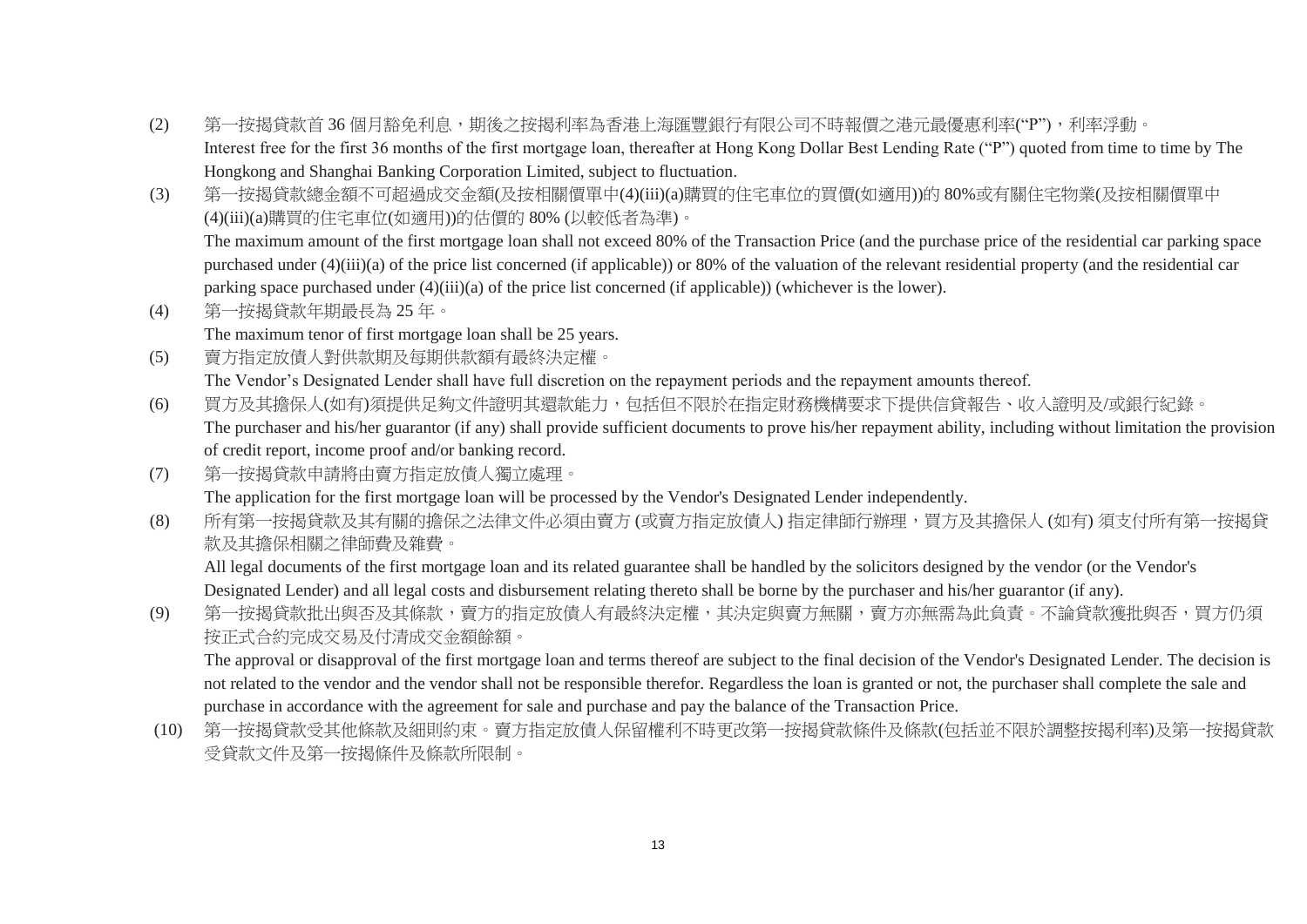The first mortgage loan is subject to other terms and conditions. The Vendor's Designated Lender reserves rights to change the terms and conditions relating to the first mortgage loan, including without limitation adjustment of the interest rate, and the first mortgage loan is subject to the terms and conditions under the loan document(s) and the First Mortgage.

## (aa) 成交前佔用許可 Occupation Licence before completion

# 只適用於購買 8 樓 B 單位並於 2015 年 12 月 31 日(包括當日)或之前簽署臨時買賣合約之買方

Applicable to the purchaser of Unit B on 8th Floor who signs the preliminary agreement for sale and purchase on or before 31st December 2015 (inclusive of such day)

如買方已簽妥買賣合約並已向賣方支付成交金額(及按相關價單中(4)(iii)(a)購買的住宅車位的買價(如適用))的 10%或以上,買方可於買賣成交前任何時 間內向賣方申請給予買方佔用許可,許可買方於買賣成交前任何時間以獲許可人身份佔用已購買之住宅物業(及按相關價單中(4)(iii)(a)購買的住宅車位 (如適用))直至 買賣成交為止。本優惠受佔用許可協議條款及細則約束,佔用許可協議格式和內容由賣方全權及自行決定。如買方違反買賣合約的任何 條款,賣方可即時終止該佔用許可。

Where the purchaser has duly executed the agreement for sale and purchase and paid 10% or above of the Transaction Price (and the purchase price of the residential car parking space purchased under (4)(iii)(a) of the price list concerned (if applicable)), to the vendor, the purchaser may at any time before completion of the sale and purchase apply to the vendor for grant of a licence to the purchaser for the purchaser's occupation of the residential property purchased (and the residential car parking space purchased under (4)(iii)(a) of the price list concerned (if applicable)), at any time before and until completion of the sale and purchase. This benefit is subject to the terms and conditions of the licence agreement, the form and substance of which shall be at the absolute and own discretion of the vendor. If the purchaser shall be in breach of any terms of the agreement for sale and purchase, the purchaser is entitled to terminate such licence forthwith.

#### 8. 下述互聯網可連結到此發展項目的價單: [http://www.Chantilly.com.hk](http://www.chantilly.com.hk/)

The price list(s) of the development can be found in the following website : [http://www.Chantilly.com.hk](http://www.chantilly.com.hk/)

9. 此發展項目的成交紀錄冊的目的是向公眾人士提供列於紀錄冊的關於該項目的交易資料,以使公眾人士了解香港的住宅物業市場狀況。此紀錄冊內容或包含個人 資料,讀者不應在未得賣方或此紀錄冊內提及的相關人士同意下,使用該等資料作任何與此紀錄冊無關的用途。

The purpose of this register is to provide member of the public with the transaction information relating to the development, as set out in this register, for understanding the residential property market conditions in Hong Kong. The contents of this register may contain personal data and readers should not use the information for any unrelated purpose without having first obtained the consent from the vendor and the relevant persons referred to in this register.

# 10. 此紀錄冊內的資料不得用作任何與此紀錄冊無關的用途。此等資料的使用受個人資料(私隠)條例(第 486 章)規管。